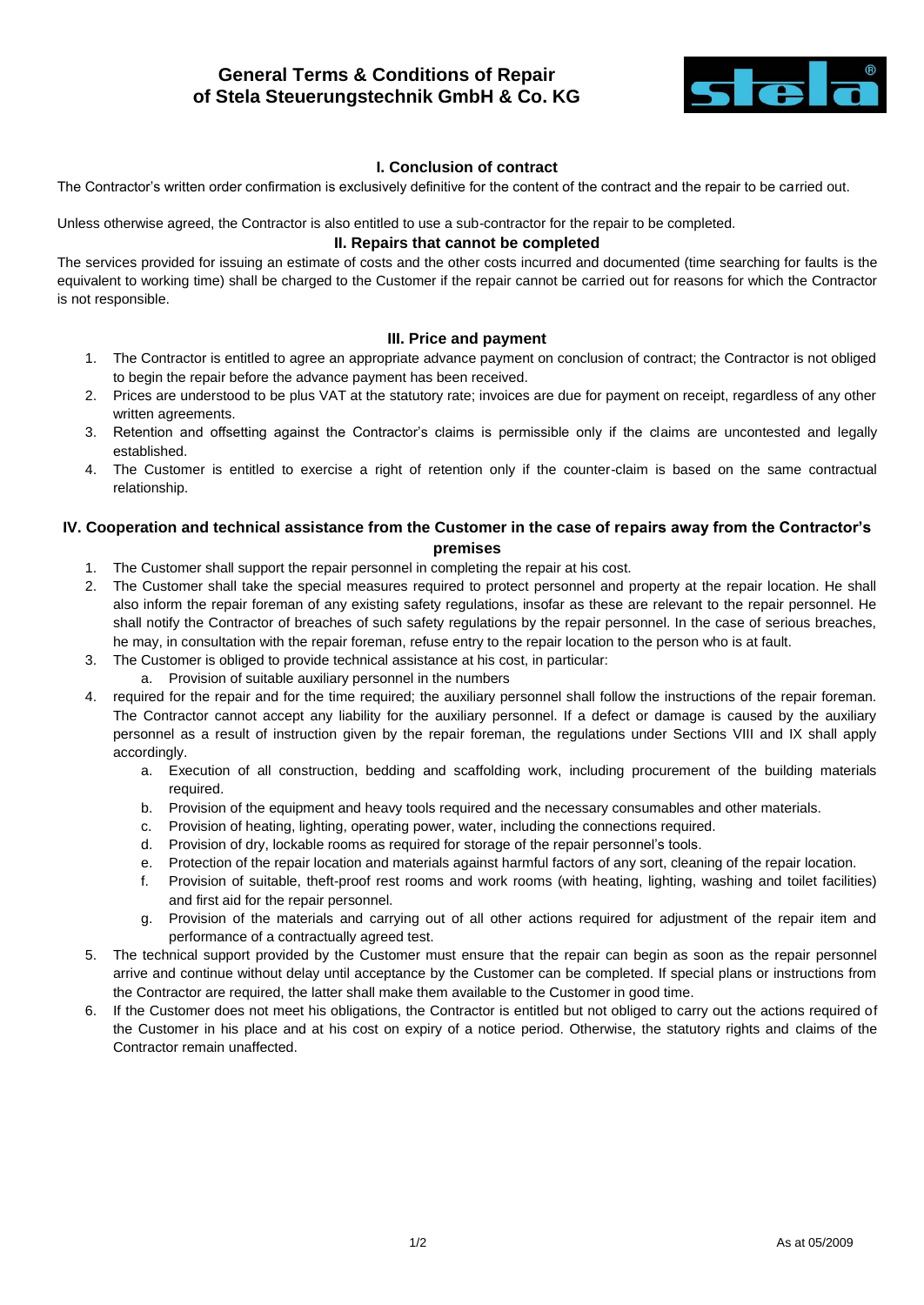# **V. Transport and insurance in the case of repair on the Contractor's premises**

- 1. Unless otherwise agreed in writing, transport of the repair item to and from the Contractor's premises including any packaging and loading – shall be carried out at the request of the Customer at his expense, otherwise the repair item shall be delivered to the Contractor by the Customer at his cost and picked up again from the Contractor on completion of the repair by the Customer.
- 2. The Customer shall bear the risk of transport.
- 3. At the request of the Customer, transport to the Contractor's premises and, if required, return transport shall be insured against insurable transport risks, e.g. theft, breakage, fire.
- 4. There is no insurance protection during the period of the repair on the Contractor's premises. The Customer shall arrange for continuation of the existing insurance protection for the repair item, e.g. fire, water and storm damage, machine breakage insurance cover. Only at the express request of the Customer and at his cost can insurance cover be arranged for these risks.
- 5. If there is a delay in the Customer collecting the item, the Contractor may charge a storage fee for storage on its premises. At the discretion of the Contractor, the repair item may be stored elsewhere. The costs and risk of storage shall be borne by the Customer.

#### **VI. Acceptance**

- 1. The Customer is obliged to accept the repair work as soon as he is notified of its completion and any contractually agreed testing of the repair item has taken place. If the repair proves not to be as contractually agreed, the Contractor is obliged to rectify the defect. This does not apply if the defect is insignificant in relation to the Customer's interests or is the result of a circumstance for which the Customer is responsible. If there is a minor defect, the Customer may not refuse acceptance.
- 2. If acceptance is delayed through no fault of the Contractor, acceptance shall be deemed to have been given two weeks after notification of completion of the repair. 3. On acceptance, the Contractor's liability for recognisable defects comes to an end, unless the Customer has reserved the right to assert a claim for a specific defect.

#### **VII. Reservation of title, extended lien**

- 1. The Contractor shall reserve title to all accessories, spare parts and replacement assemblies used until receipt of all payments due under the repair contract. Further collateral agreements may be made.
- 2. The Contractor has a right of lien in respect of its claim under the repair contract to the repair item which belongs to the Customer and is in its possession on the basis of the contract. The right of lien may also be asserted in respect of claims for work completed previously, deliveries of spare parts and other services, insofar as they are connected with the repair item. The right of lien shall apply to other claims under the business relationship only insofar as they are uncontested or legally established.

#### **VIII. Claims for defects**

- 1. On acceptance of the repair, the Contractor shall assume liability for defects in the repair, with exclusion of all other claims by the Customer regarding the way in which the defects are to be repaired. The Customer shall notify the Contractor, immediately and in writing, of any defect identified.
- 2. If any improper modifications or repair work are carried out by the Customer or a third party without the prior consent of the Contractor, the Contractor's liability for the consequences thereof is cancelled. Only in urgent cases in which operational safety is at risk or to prevent disproportionate additional damage, in which case the Contractor shall be notified immediately, or if the Contractor – taking account of the statutory exceptions – has allowed an appropriate period set for it to rectify the defect to pass without having done so, does the Customer have the right within the statutory provisions to rectify the defect himself or to arrange for this to be done by a third party and to demand reimbursement of the costs from the Contractor.
- 3. The Contractor shall meet the costs incurred directly by rectification of the defect provided that it transpires that the complaint is legitimate – together with the costs for the replacement part, including shipping. It shall also bear the costs of disassembly and installation, and the costs of provision of any fitters and auxiliary staff required, plus travel costs, provided that the burden on the Contractor is not disproportionate.
- 4. If the Contractor allows an appropriate period set for it to rectify a defect to elapse without having done so and taking account of the statutory exceptions – the Customer has a right to a price reduction within the framework of the statutory regulations. Only if the repair is demonstrably of no interest to the Customer despite the price reduction may the Customer withdraw from the contract.

Further claims are regulated exclusively by Section IX.3 of these Terms & Conditions.